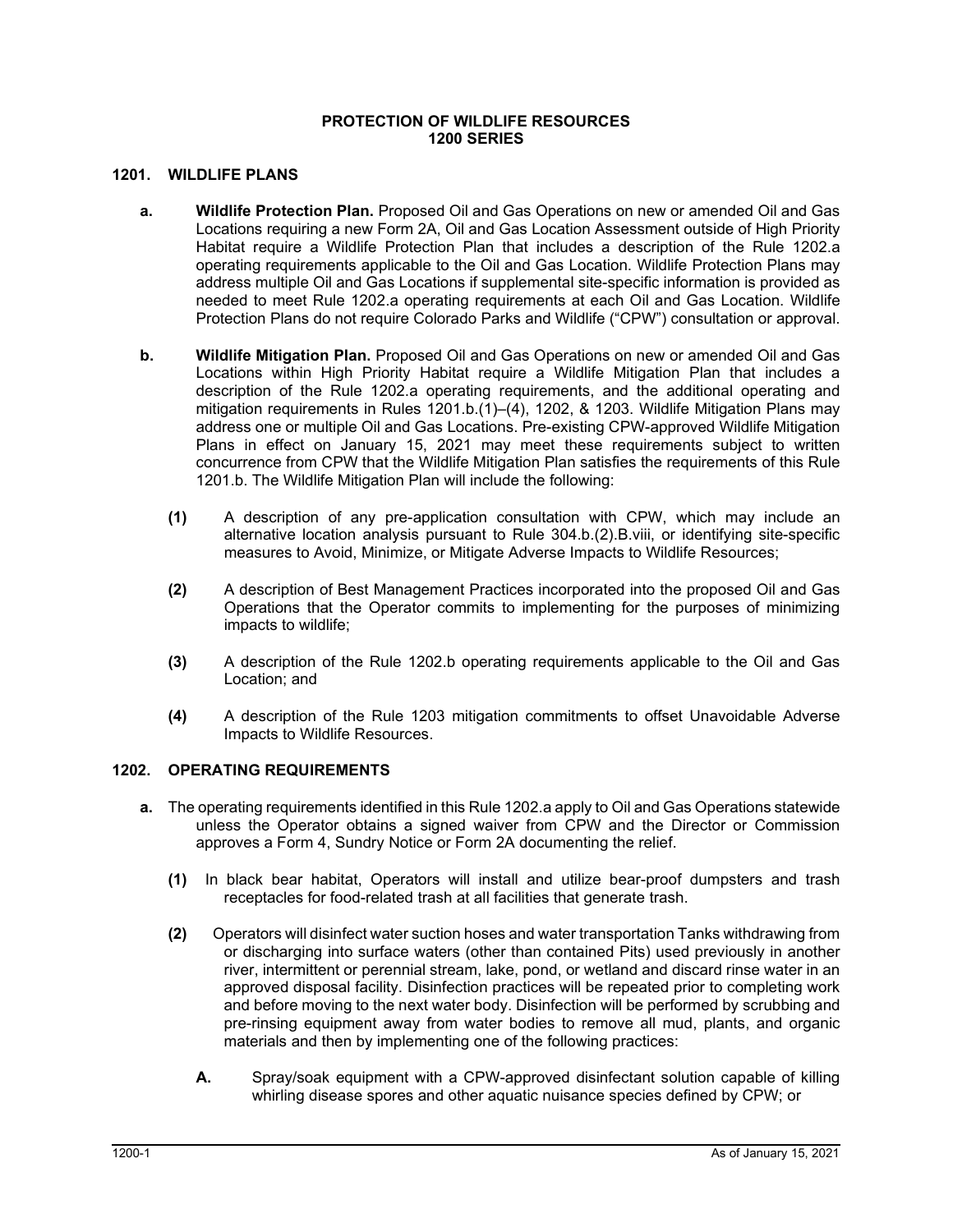- **B.** Spray/soak equipment with water greater than 140° Fahrenheit for at least 10 minutes. All equipment and any compartments they contain will be completely drained and dried between each use.
- **(3)** At new and existing Oil and Gas Locations, Operators will not situate new staging, refueling, or Chemical storage areas within 500 feet of the Ordinary High Water Mark ("OHWM") of any river, perennial or intermittent stream, lake, pond, or wetland.
- **(4)** To prevent access by wildlife, including birds and bats, Operators will fence and net or install other CPW-approved exclusion devices on new Drilling Pits, Production Pits, and other Pits associated with Oil and Gas Operations that are intended to contain Fluids.
	- **A.** Such fencing and netting or other CPW-approved exclusion device will be installed within 5 days after the cessation of active drilling and completion activities and maintained until the Pit is removed from service and dried or closed pursuant to the Commission's 900 Series Rules.
	- **B.** The Director may require an operator to fence and net or install other CPW-approved exclusion devices on an existing Pit if the Director determines that the installation is necessary and reasonable to protect Wildlife Resources based on the analysis required by Rule 909.j, or other information that demonstrates additional protections for Wildlife Resources are appropriate.
	- **C.** Operators will properly maintain and repair all fences, nets, and CPW-approved exclusion devices required by this Rule 1202.a.(4).
- **(5)** For trenches that are left open for more than 5 consecutive days during construction of Pipelines regulated pursuant to the Commission's 1100 Series Rules, Operators will install wildlife escape ramps at a minimum of one ramp per 1/4 mile of trench.
- **(6)** When conducting interim and final Reclamation pursuant to Rules 1003 and 1004, Operators will use CPW-recommended seed mixes for Reclamation when consistent with the Surface Owner's approval and any local soil conservation district requirements.
- **(7)** Operators will use CPW-recommended fence designs when consistent with the Surface Owner's approval and any Relevant Local Government requirements.
- **(8)** Operators will conduct all vegetation removal necessary for Oil and Gas Operations outside of the nesting season for migratory birds (April 1 to August 31). For any vegetation removal that must be scheduled between April 1 to August 31, Operators may implement appropriate hazing or other exclusion measures prior to April 1 to avoid take of migratory birds. If hazing or other exclusion measures are not implemented, Operators will conduct pre-construction nesting migratory bird surveys within the approved disturbance area prior to any vegetation removal during the nesting season. If active nests are located, Operators will provide work zone buffers around active nests.
- **(9)** Operators will treat Drilling Pits, Production Pits, and any other Pit associated with Oil and Gas Operations containing water that provides a medium for breeding mosquitoes with Bti (*Bacillus thuringiensis v. israelensis*) or take other effective action to control mosquito larvae that may spread West Nile virus to Wildlife Resources. Such treatment will be conducted in a manner which will not adversely affect aquatic Wildlife Resources.
- **(10)** Operators will employ the following minimum Best Management Practices on new Oil and Gas Locations with a Working Pad Surface located between 500 feet and 1000 feet hydraulically upgradient from a High Priority Habitat identified in Rule 1202.c.(1).Q–S: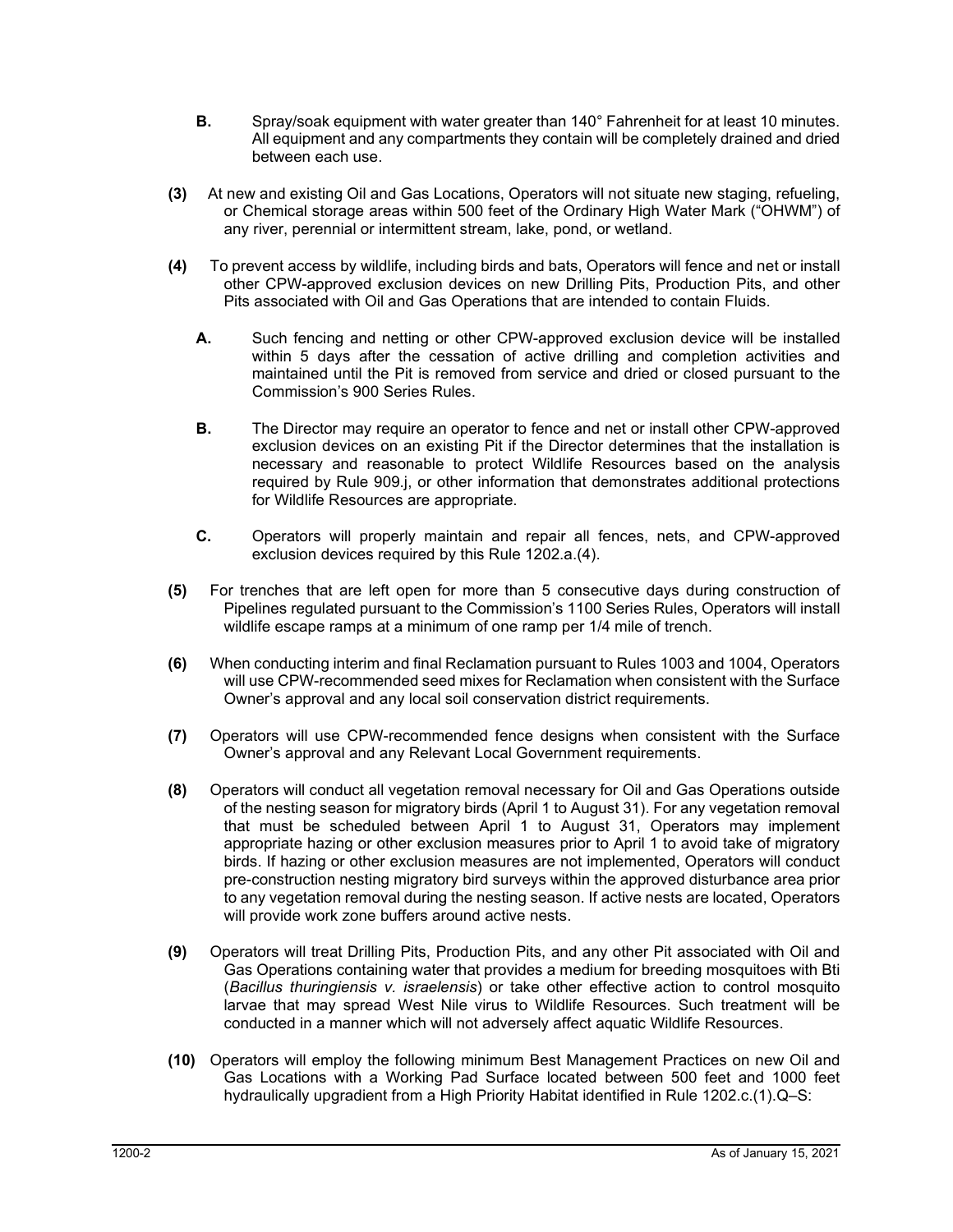- **A.** Contain Flowback and Stimulation Fluids in Tanks that are placed on a Working Pad Surface in an area with downgradient perimeter berming;
- **B.** Construct lined berms or other lined containment devices pursuant to Rule 603.o around any new crude oil, condensate, and produced water storage Tanks that are installed after January 15, 2021;
- **C.** Inspect the Oil and Location on a daily basis, unless the approved Form 2A provides for different inspection frequency or alternative method of compliance;
- **D.** Maintain adequate Spill response equipment at the Oil and Gas Location during drilling and completion operations; and
- **E.** Not construct or utilize any Pits, except that Operators may continue to utilize existing Pits that were properly permitted, constructed, operated, and maintained in compliance prior to January 15, 2021.
- **b.** Operators will bore, rather than trench, Flowline and utility crossings of perennial streams identified as aquatic High Priority Habitat unless the Operator obtains a signed waiver from CPW and the Director or Commission approves a Form 4 or Form 2A documenting the relief. When installing culverts or bridges, such structures will not impact or prevent the passage of fish unless otherwise directed by CPW.
- **c.** Except as specified pursuant to Rule 1202.c.(2), Operators will not conduct any new ground disturbance and Well work, including access road and pad construction, drilling and completion activities, and Flowline/utility corridor clearing and installation activities in the High Priority Habitats listed in Rule 1202.c.(1).
	- **(1)** High Priority Habitats subject to this Rule 1202.c include:
		- **A.** Columbian sharp-tailed grouse (within 0.6 miles of the lek site);
		- **B.** Greater prairie chicken (within 0.6 miles of the lek site);
		- **C.** Greater sage-grouse (within 1.0 miles of the lek site);
		- **D.** Gunnison sage-grouse (within 1.0 miles of the lek site);
		- **E.** Lesser prairie chicken (within 1.25 miles of the lek site);
		- **F.** Plains sharp-tailed grouse (within 0.4 miles of the lek site);
		- **G.** Bald eagle (within 0.25 miles of an active nest);
		- **H.** Ferruginous hawk (within 0.5 miles of an active nest);
		- **I.** Golden eagle (within 0.25 miles of an active nest);
		- **J.** Northern goshawk (within 0.5 miles of an active nest);
		- **K.** Peregrine falcon (within 0.5 miles of an active nest);
		- **L.** Prairie falcon (within 0.5 miles of an active nest);
		- **M.** Least tern production area;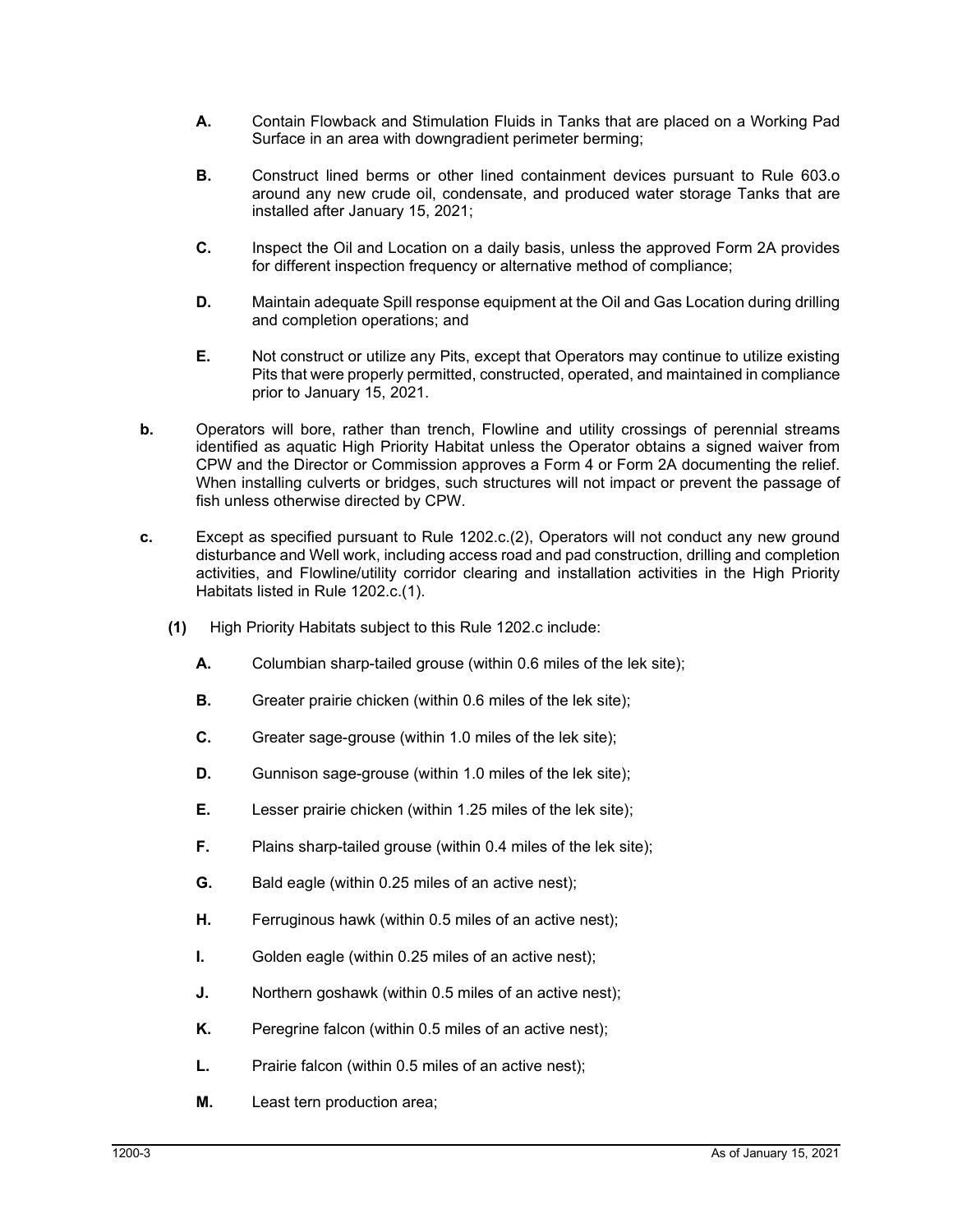- **N.** Piping plover production area;
- **O.** Townsend's big-eared bat, Mexican free-tailed bat, and myotis (within 350 feet of winter hibernacula);
- **P.** Bighorn sheep production area;
- **Q.** Waters identified by CPW as "Gold Medal" (within 500 feet of OHWM);
- **R.** Cutthroat trout designated crucial habitat and native fish and other native aquatic species conservation waters (within 500 feet of OHWM);
- **S.** Sportfish management waters not identified by CPW as "Gold Medal" (within 500 feet of OHWM); and
- **T.** CPW-owned State Wildlife Areas and State Parks.
- **(2)** This Rule 1202.c does not apply to:
	- **A.** Production operations at existing Oil and Gas Locations, including:
		- **i.** Routine maintenance, repairs, and replacements of Production Facilities that do not require a drilling or workover rig;
		- **ii.** Emergency operations:
		- **iii.** Spill and Release response;
		- **iv.** Ongoing Reclamation and site maintenance activities;
		- **v.** Habitat improvements that have been approved by CPW or the Commission to Mitigate Adverse Impacts to Wildlife Resources at existing facilities; or
		- **vi.** Commission- or Director-requested work.
	- **B.** Non-emergency workovers, including uphole recompletions, plugging operations, and site investigation and Remediation at existing Oil and Gas Locations, if:
		- **i.** The Operator has obtained prior approval from the Director;
		- **ii.** The Operator has consulted with CPW; and
		- **iii.** The Operator Minimizes Adverse Impacts to the species for which the High Priority Habitat exists.
	- **C.** Access road construction and Flowline/utility corridor clearing and installation activities within the High Priority Habitat identified in Rules 1202.c.(1).Q–S in association with an approved Form 2A may be allowed subject to Best Management Practices or other avoidance measures agreed to in consultation with CPW.
- **d.** All Oil and Gas Development Plans submitted after January 15, 2021, including amendments to previously-approved Form 2As, that cause the density of Oil and Gas Locations to exceed 1 per square mile in the High Priority Habitats listed in Rule 1202.d require a CPW-approved Wildlife Mitigation Plan pursuant to Rule 1201.b or other CPW-approved conservation plan and compensatory mitigation for Wildlife Resources pursuant to Rule 1203. This Rule 1202.d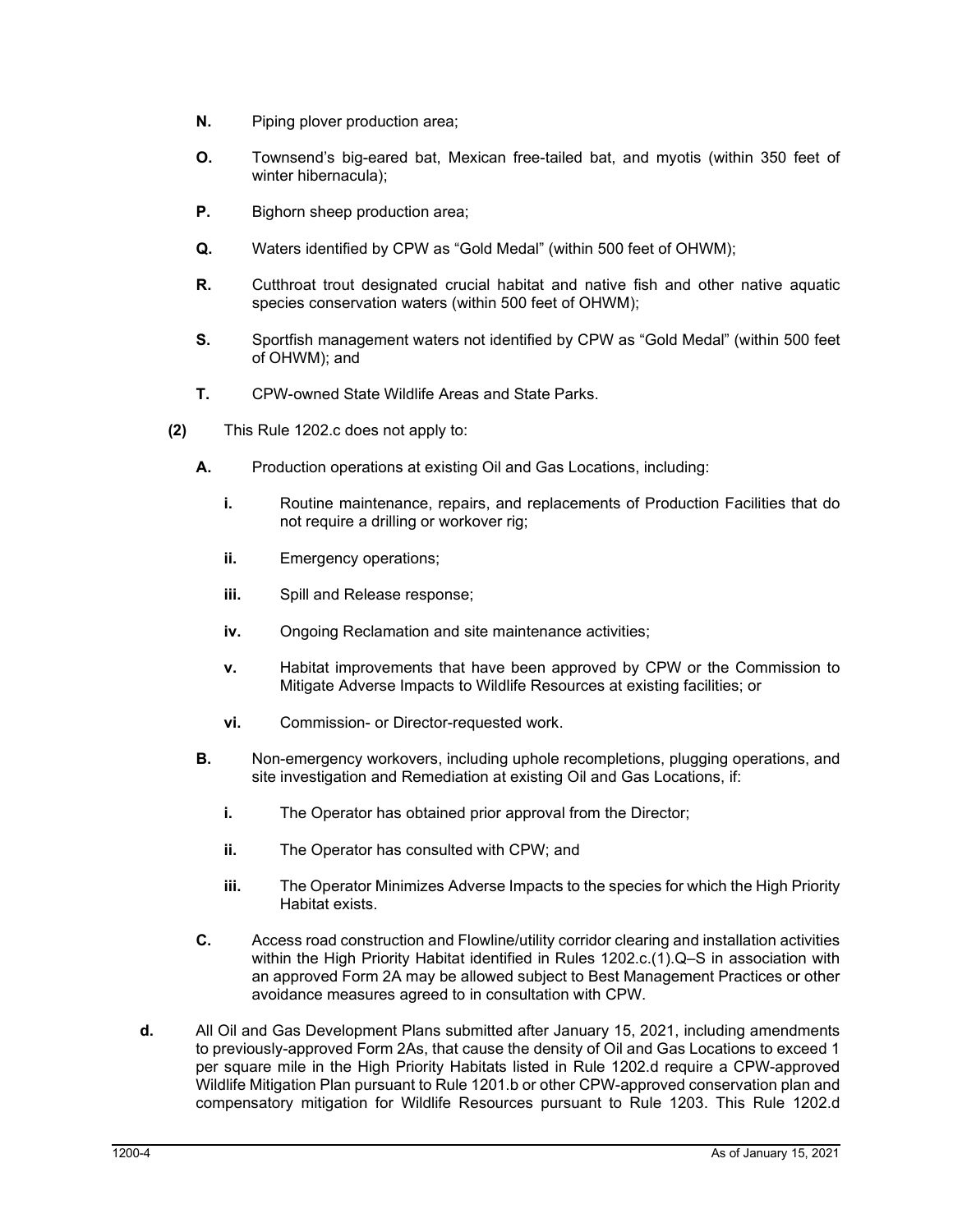applies to the following High Priority Habitat types:

- **(1)** Bighorn sheep migration corridors and winter range;
- **(2)** Elk migration corridors, production areas, severe winter range, and winter concentration areas;
- **(3)** Mule deer migration corridors, severe winter range, and winter concentration areas;
- **(4)** Pronghorn migration corridors and winter concentration areas;
- **(5)** Greater sage-grouse priority habitat management areas;
- **(6)** Columbian sharp-tailed grouse production areas;
- **(7)** Greater prairie chicken production areas;
- **(8)** Gunnison sage-grouse occupied habitat and production areas;
- **(9)** Lesser prairie chicken focal areas; and
- **(10)** Plains sharp-tailed grouse production areas.

# **1203. COMPENSATORY MITIGATION FOR WILDLIFE RESOURCES**

- **a.** In High Priority Habitats listed in Rule 1202.d, the Operator will complete compensatory mitigation to Mitigate direct and Unavoidable Adverse indirect Impacts pursuant to Rules 1203.b–d. Direct impacts to wildlife are unavoidable and occur from direct mortality or displacement during construction activities and habitat conversion to industrial facilities. Indirect impacts to wildlife occur over time from the cumulative functional habitat loss from fragmentation and modified habitat use as development density increases. Indirect Impacts may be Avoided or Minimized through the application of alternative siting and Rule 1202 operating requirements. The Director, after consultation with CPW, will have discretion to determine whether compensatory mitigation proposed by the Operator is sufficient to protect wildlife from direct and Unavoidable Adverse indirect Impacts. An Operator may fulfill the obligation to complete compensatory mitigation by:
	- **(1)** Completing or causing to be completed a project approved by CPW and the Director as described in a Compensatory Mitigation Plan pursuant to Rule 1203.b; or
	- **(2)** Paying a habitat mitigation fee to CPW, as provided by Rules 1203.c & 1203.d. Any fee pursuant to Rules 1203.c & 1203.d will be calculated to reimburse all reasonable and necessary direct and indirect costs that will be incurred by CPW in completing compensatory mitigation sufficient to offset the direct and Unavoidable Adverse indirect Impacts to Wildlife Resources caused by the proposed Oil and Gas Operations.
	- **(3)** The Director may grant an exception from the compensatory mitigation requirement set forth in this Rule 1203 after consulting with CPW pursuant to Rule 309.e.
- **b.** If an Operator chooses to complete or cause to be completed compensatory mitigation to Mitigate the direct and Unavoidable Adverse indirect Impacts to Wildlife Resources:
	- **(1)** The Operator will submit a Compensatory Mitigation Plan to the Director with a level of detail commensurate with the scale, scope, intensity, and duration of the impacts to Wildlife Resources that includes, as appropriate: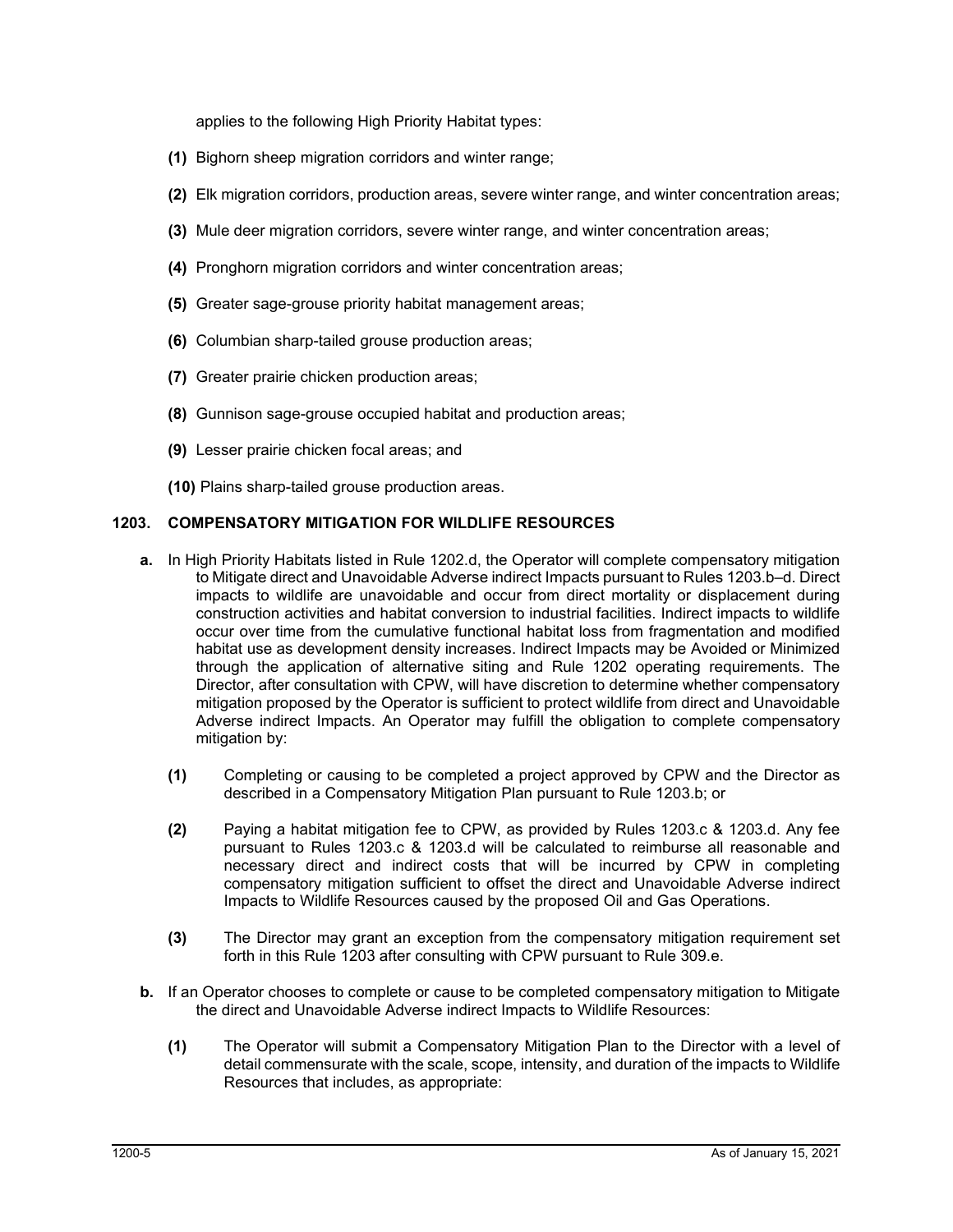- **A.** Plan objectives or mitigation goal, including a description of how the plan will address equivalence, timeliness, duration, durability, and additionality;
- **B.** Coordination and concurrence with CPW;
- **C.** Site selection;
- **D.** Site protection instrument;
- **E.** Baseline information on Wildlife Resources;
- **F.** Mitigation schedule and workplan;
- **G.** Maintenance plan;
- **H.** Performance standards;
- **I.** Monitoring and reporting requirements;
- **J.** Long-term management plan;
- **K.** Adaptive management plan, if necessary;
- **L.** Financial Assurances; and
- **M.** Other information as required by the Director.
- **(2)** The Director will consult with CPW about the adequacy of the proposed Compensatory Mitigation Plan.
- **(3)** The Director may accept the Operator's Compensatory Mitigation Plan if it meets the criteria of Rule 1203.b.(1) and, in the Director's judgment, based on the consultation described in Rule 1203.b.(2), provides adequate compensation for direct and Unavoidable Adverse indirect Impacts to Wildlife Resources from the proposed Oil and Gas Operations.
- **c. Direct Impact Habitat Mitigation Fee.** An Operator may fulfill its obligation to Mitigate direct Adverse Impacts to wildlife caused by new ground disturbance within High Priority Habitat types listed in Rule 1202.d by paying to CPW a habitat mitigation fee in the amount listed in Table 1203-1 no less than 30 days prior submitting a Form 42, Field Operations Notice – Notice of Construction or Major Change pursuant to Rule 405.b. The direct impact habitat mitigation fee is subject to update on a periodic but no more frequent than annual basis and will be modified only through the Commission's rulemaking process described in Rule 529. Notice of such rulemaking proceeding will be provided by January 15 of each year.

# **Table 1203-1 – Direct Impact Habitat Mitigation Fee**

| <b>Total Disturbance Acres</b> | Fee                                                                       |
|--------------------------------|---------------------------------------------------------------------------|
| $1.0 - 10.99$                  | \$13,750                                                                  |
| $11.0+$                        | Determined based on site-specific conditions and<br>consultation with CPW |